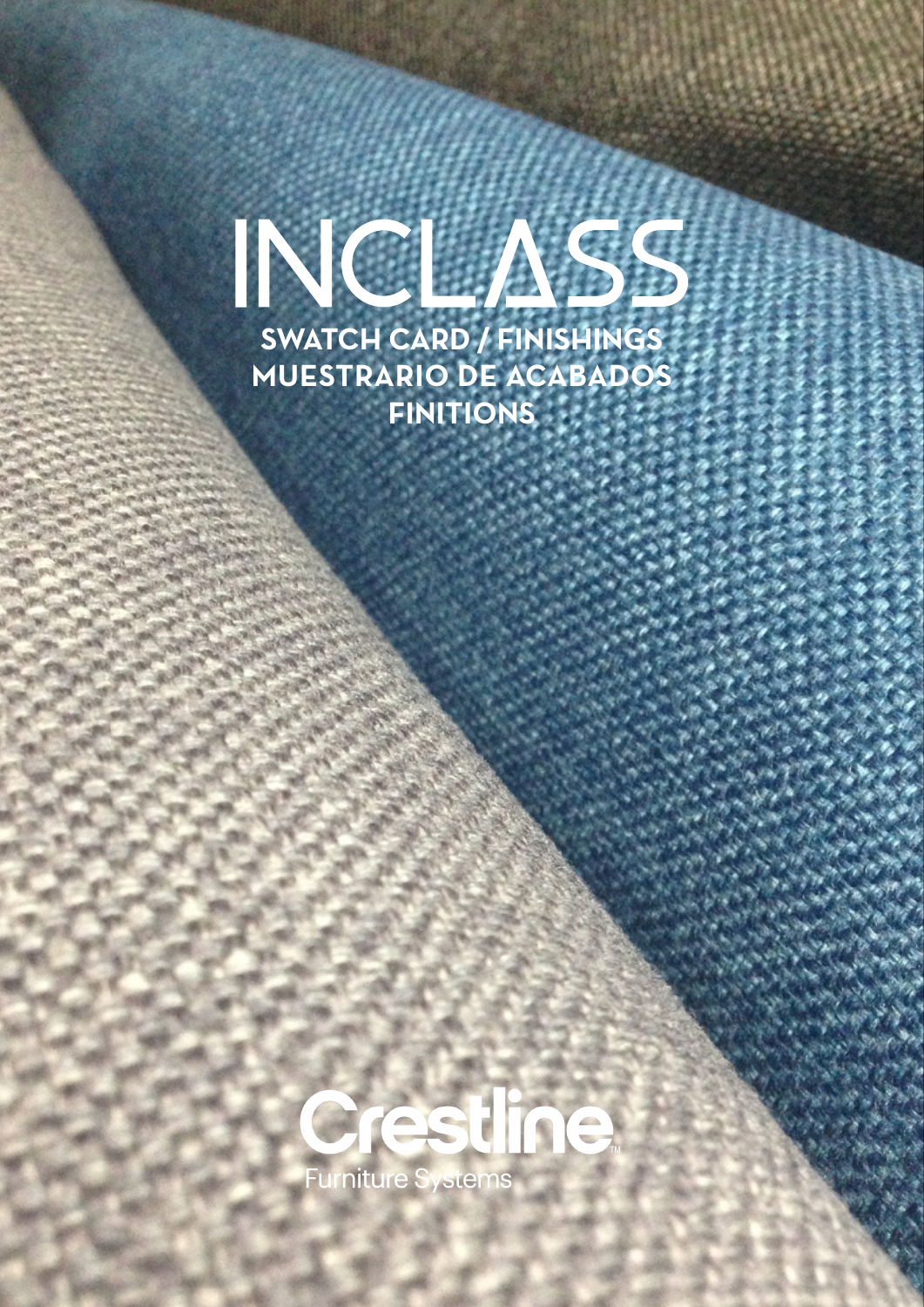# INDEX

### MATERIALS — MATERIALES — MATÉRIAUX

### WOOD

### [METAL](#page--1-0)

### [POLY](#page--1-0)E[THYLENE](#page--1-0)

[Standard & optio](#page--1-0)nal

Standard & optional [3](#page--1-0) 6 Standard & optional 7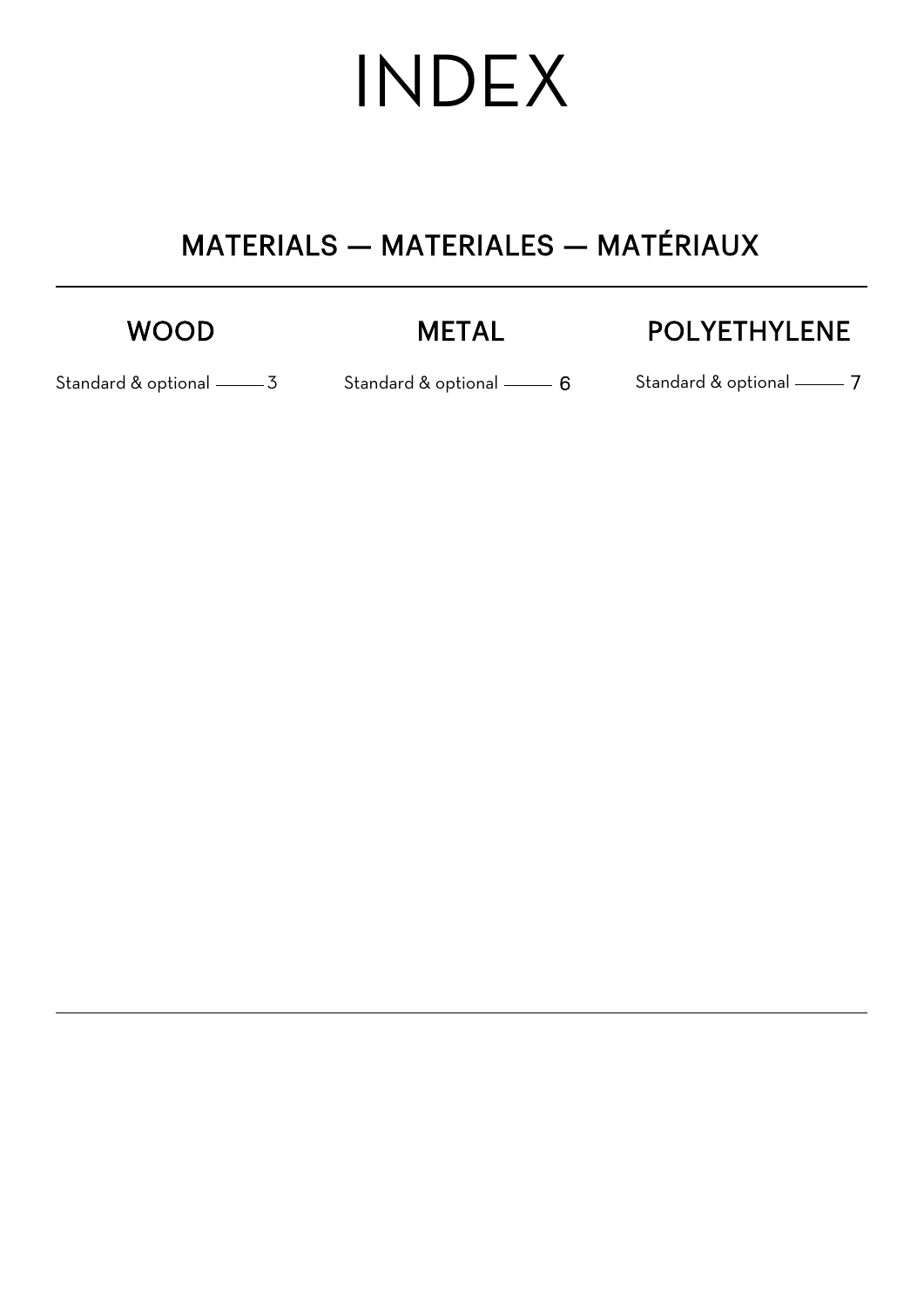## WOOD FINISHINGS

acabados de madera / bois finitions

## Crestline

#### **BEECH VENEER / CHAPA DE HAYA / PLACAGE HÊTRE**







NATURAL / NATURAL / NATUREL WALNUT STAIN / TINTE NOGAL / TEINTÉ NOYER WENGE STAIN / TINTE WENGUÉ / TEINTÉ WENGE



BLACK STAIN / TINTE NEGRO / TEINTÉ NOIR

#### **OAK VENEER / CHAPA DE ROBLE / PLACAGE CHÊNE**





BLACK STAIN / TINTE NEGRO / TEINTÉ NOIR



NATURAL / NATURAL / NATUREL WALNUT STAIN / TINTE NOGAL / TEINTÉ NOYER WENGE STAIN / TINTE WENGUÉ / TEINTÉ WENGE



#### **WALNUT VENEER / CHAPA DE NOGAL / PLACAGE NOYER**



NATURAL / NATURAL / NATUREL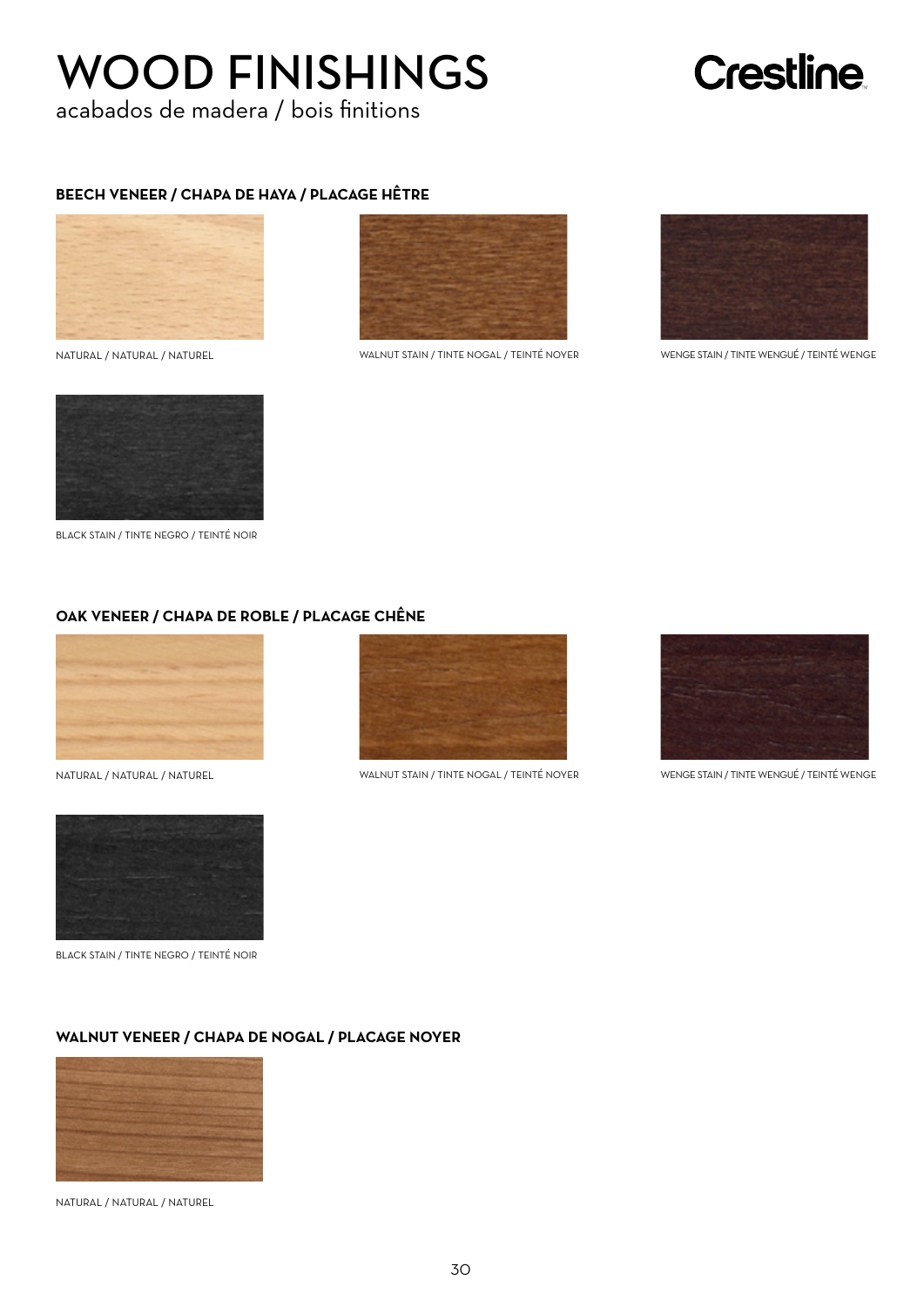## WOOD FINISHINGS

acabados de madera / bois finitions

## **Crestline**

#### **LACQUERED MDF / MDF LACADO / MDF LAQUÉ**



**Y62 -** MUSTARD







**G42 -** LIGHT GREY **M82 -** STONE **W01 -** WHITE



**G49 -** ANTHRACITE



**B40 -** MARINE GREEN



**O25 -** CLAY ORANGE **B44 -** SKY BLUE **V16 -** TURQUOISE GREEN



**P70 -** ROSE **M56 -** COFFEE BROWN





**G36 -** NAVY BLUE





**B00 -** BLACK

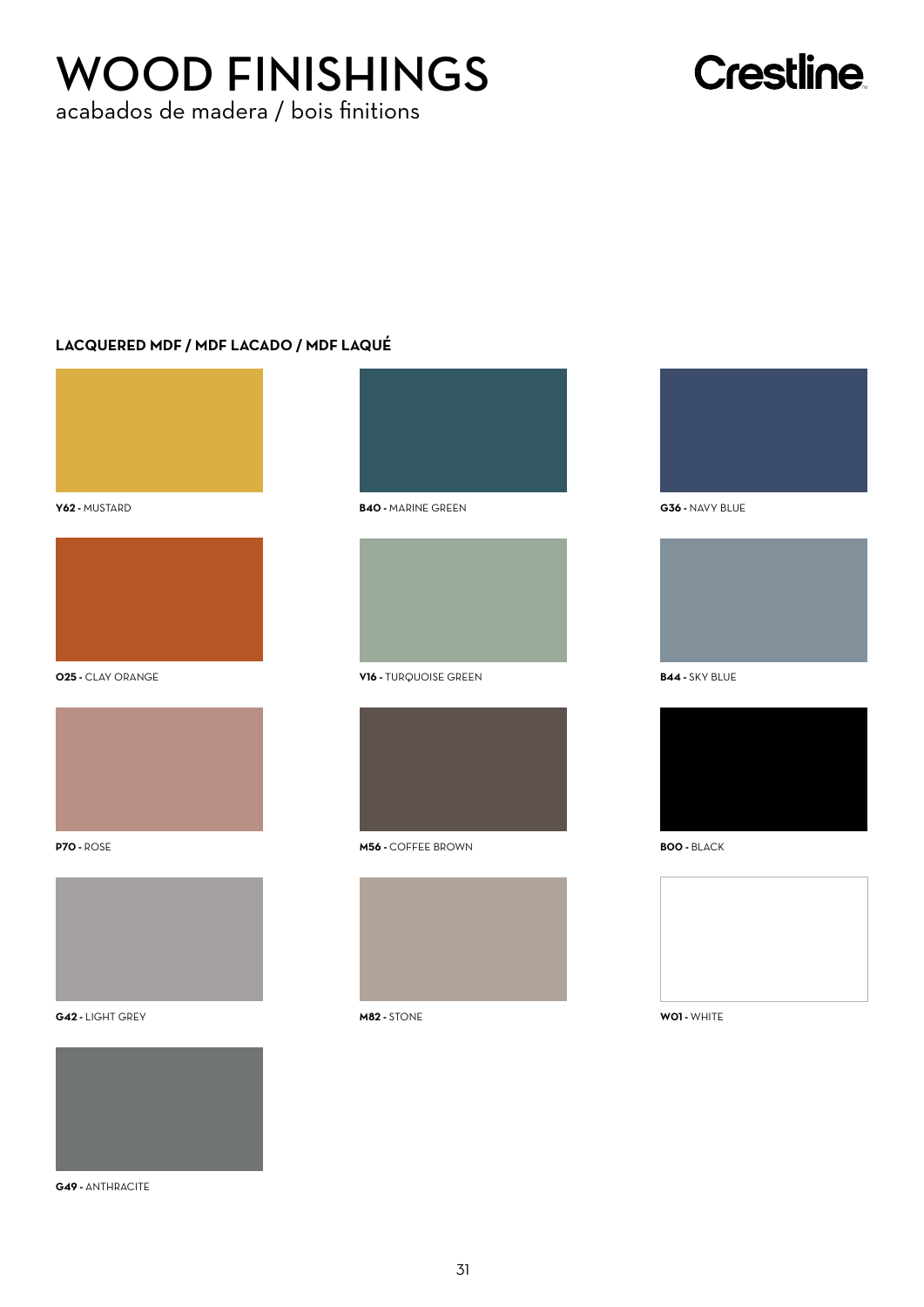## TABLE TOPS FINISHINGS

acabados de tableros / finitions plateaux

#### **MDF WITH HPL LAMINATE / MDF CON HPL LAMINADO / MDF AVEC HPL LAMINÉ**





NEUTRAL GREY MEDIUM **TORTORA** 



**Crestline** 

CHARCOAL



OAK WALNUT

#### **SOLID HPL**



WHITE



#### **SOLID HPL FENIX NTM®**



BLACK BLACK BLACK

#### **NATURAL MARBLES / MÁRMOLES NATURALES / MARBLES NATURELLES**



WHITE CARRARA



BLACK MARQUINA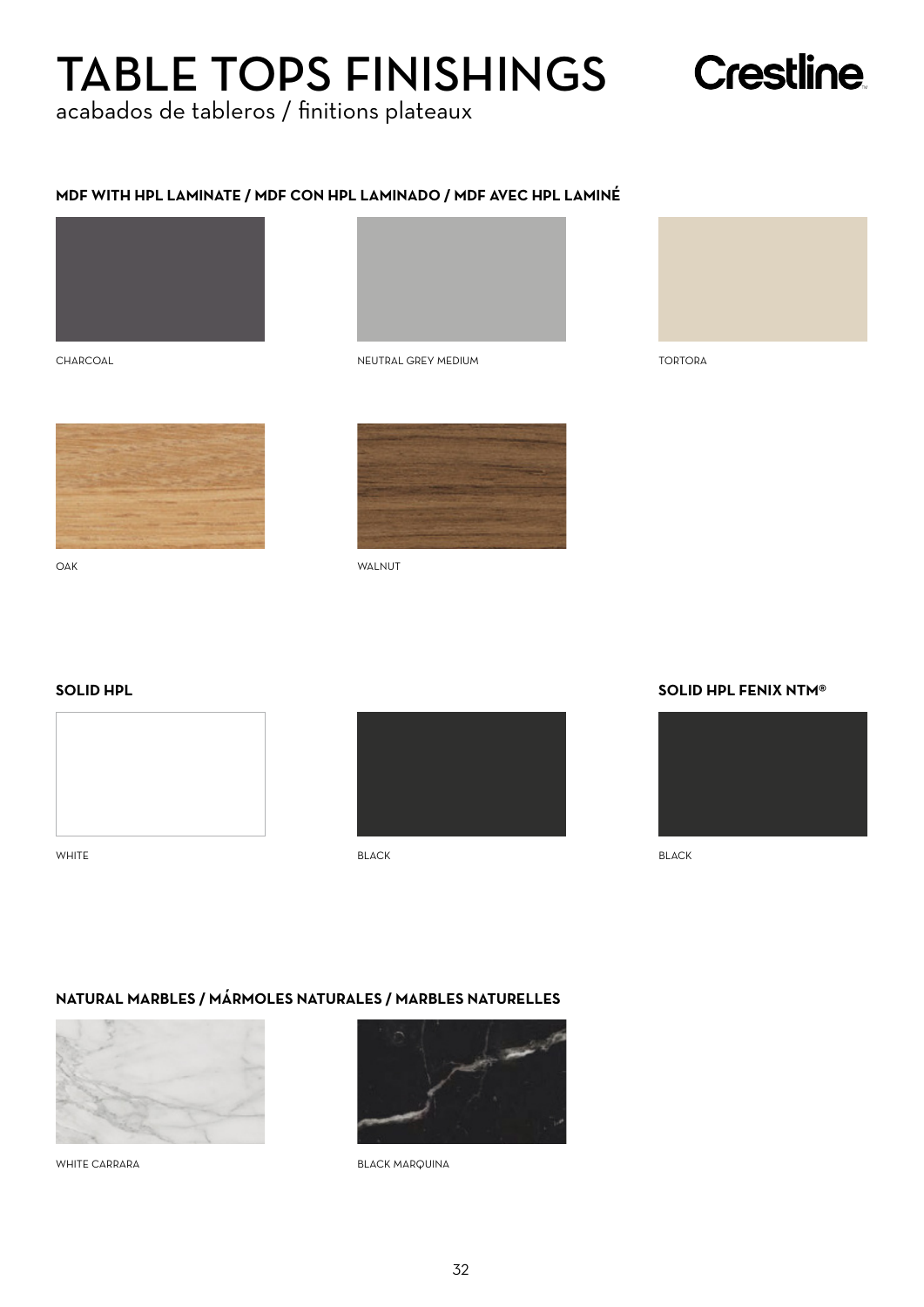## METAL FINISHINGS

### acabados metálicos / finitions métalliques

## **Crestline**



CHROME

#### **STANDARD COLOURS / COLORES ESTÁNDAR / COULEURS STANDARDS**





#### **OPTIONAL COLOURS / COLORES OPCIONALES / COULEURS OPTIONNELLES**



**Y62 -** MUSTARD







**G42 -** LIGHT GREY **M82 -** STONE RUST GREY



**B40 -** MARINE GREEN



**O25 -** CLAY ORANGE **B44 -** SKY BLUE **V16 -** TURQUOISE GREEN



**P70 -** ROSE **M56 -** COFFEE BROWN













RUST BROWN